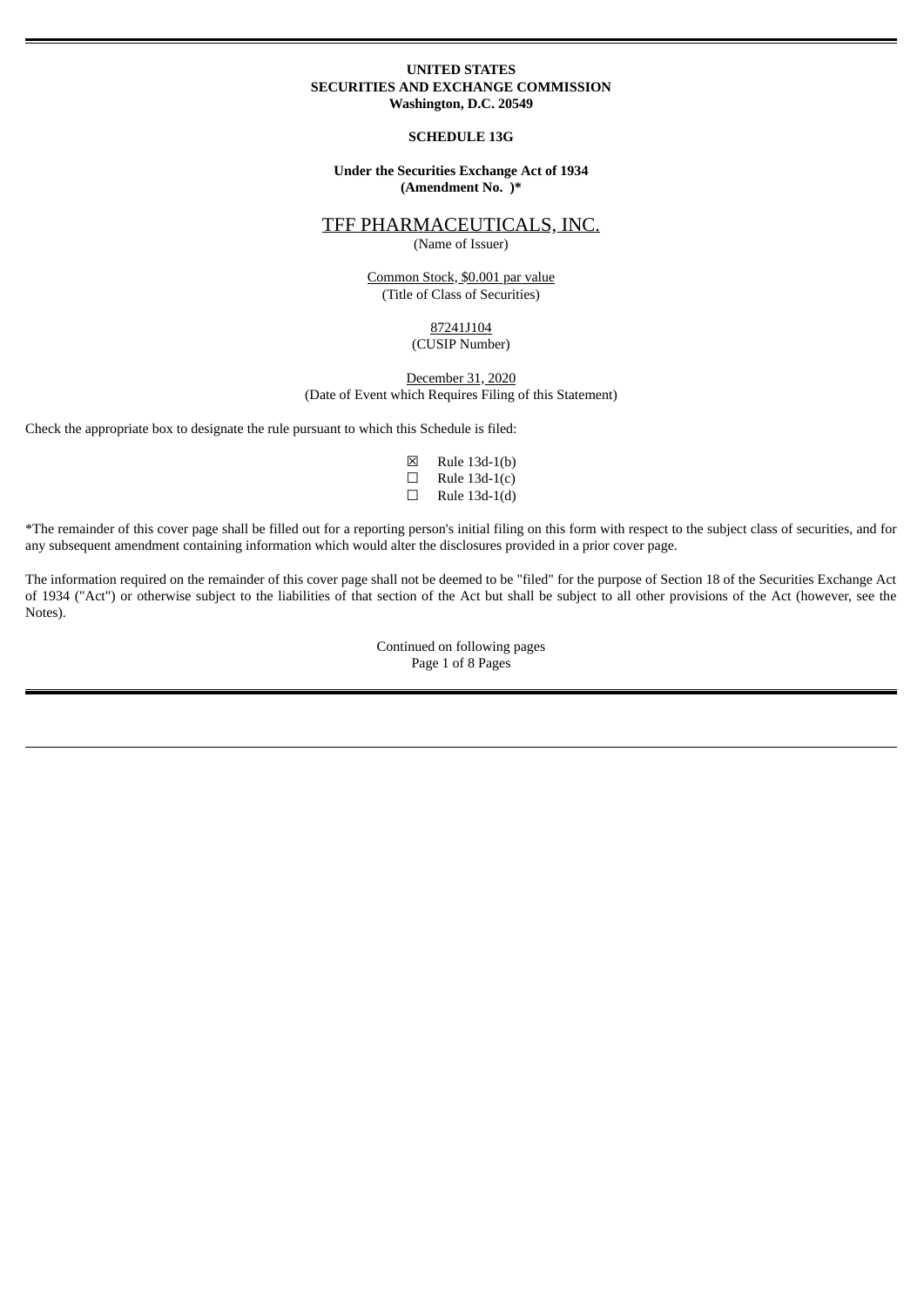| CUSIP No. 87241J104                                                                          |                                      |  |  |
|----------------------------------------------------------------------------------------------|--------------------------------------|--|--|
| $(1)$ Names of reporting persons                                                             | Nantahala Capital<br>Management, LLC |  |  |
| $(2)$ Check the appropriate box if a member of a group                                       | (a)                                  |  |  |
| (see instructions)                                                                           | (b)                                  |  |  |
| $(3)$ SEC use only                                                                           |                                      |  |  |
| (4) Citizenship or place of organization                                                     | MA                                   |  |  |
| Number of shares beneficially owned by each reporting person with:                           |                                      |  |  |
| (5) Sole voting power                                                                        |                                      |  |  |
| (6) Shared voting power                                                                      | 1,763,476                            |  |  |
| (7) Sole dispositive power                                                                   |                                      |  |  |
| (8) Shared dispositive power                                                                 | 1,763,476                            |  |  |
| (9) Aggregate amount beneficially owned by each reporting person                             | 1,763,476                            |  |  |
| $(10)$ Check if the aggregate amount in Row $(9)$ excludes certain shares (see instructions) |                                      |  |  |
| $(11)$ Percent of class represented by amount in Row $(9)$                                   | 7.9%                                 |  |  |
| $(12)$ Type of reporting person (see instructions)                                           | IΑ                                   |  |  |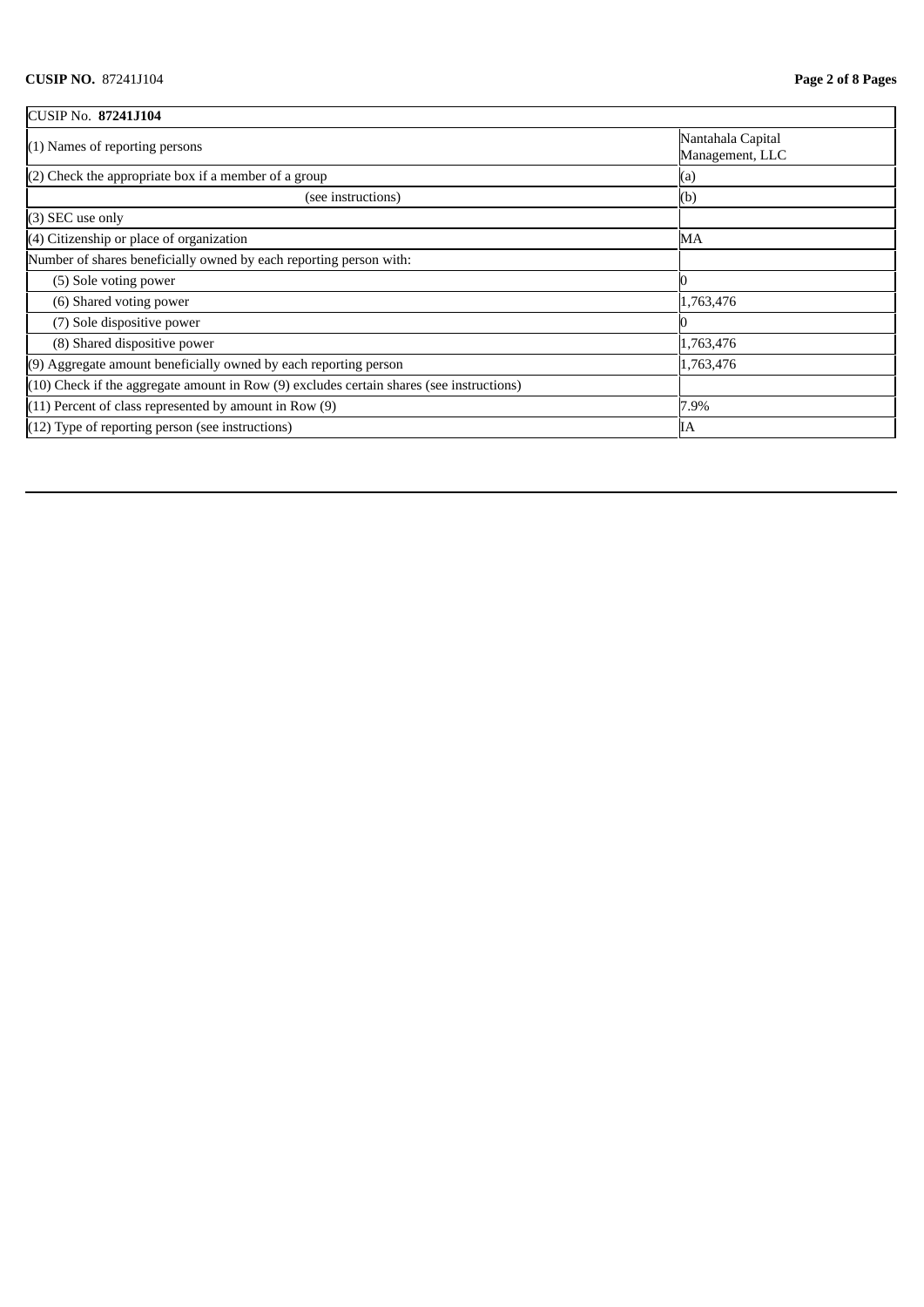| CUSIP No. 87241J104                                                                          |                  |  |  |  |
|----------------------------------------------------------------------------------------------|------------------|--|--|--|
| $(1)$ Names of reporting persons                                                             | Wilmot B. Harkey |  |  |  |
| $(2)$ Check the appropriate box if a member of a group                                       | (a)              |  |  |  |
| (see instructions)                                                                           | (b)              |  |  |  |
| (3) SEC use only                                                                             |                  |  |  |  |
| (4) Citizenship or place of organization                                                     | <b>USA</b>       |  |  |  |
| Number of shares beneficially owned by each reporting person with:                           |                  |  |  |  |
| (5) Sole voting power                                                                        |                  |  |  |  |
| (6) Shared voting power                                                                      | 1,763,476        |  |  |  |
| (7) Sole dispositive power                                                                   |                  |  |  |  |
| (8) Shared dispositive power                                                                 | 1,763,476        |  |  |  |
| (9) Aggregate amount beneficially owned by each reporting person                             | 1,763,476        |  |  |  |
| $(10)$ Check if the aggregate amount in Row $(9)$ excludes certain shares (see instructions) |                  |  |  |  |
| $(11)$ Percent of class represented by amount in Row $(9)$                                   | 7.9%             |  |  |  |
| (12) Type of reporting person (see instructions)                                             | HC               |  |  |  |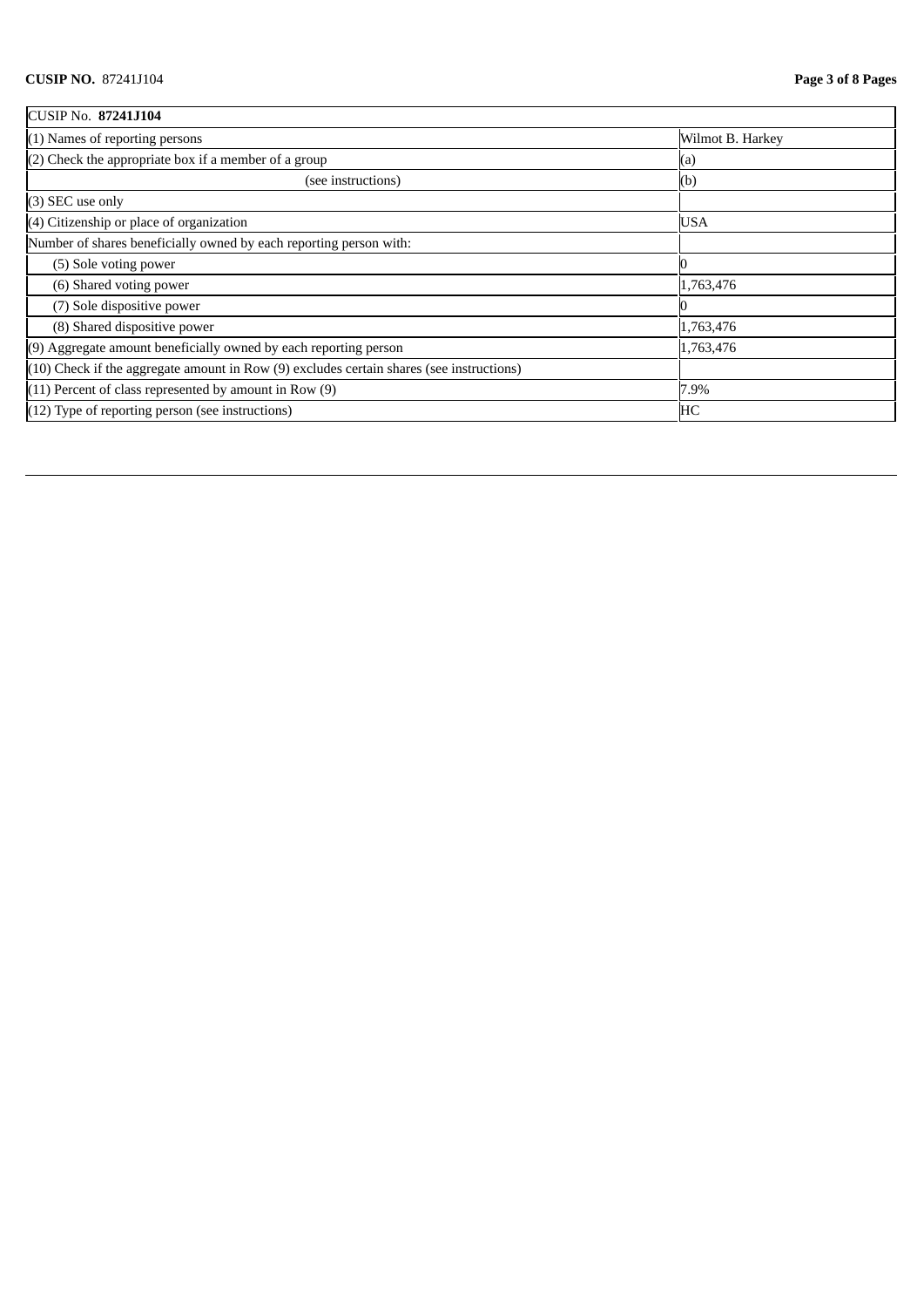| CUSIP No. 87241J104                                                                          |             |  |  |  |
|----------------------------------------------------------------------------------------------|-------------|--|--|--|
| $(1)$ Names of reporting persons                                                             | Daniel Mack |  |  |  |
| $(2)$ Check the appropriate box if a member of a group                                       | (a)         |  |  |  |
| (see instructions)                                                                           | (b)         |  |  |  |
| (3) SEC use only                                                                             |             |  |  |  |
| (4) Citizenship or place of organization                                                     | <b>USA</b>  |  |  |  |
| Number of shares beneficially owned by each reporting person with:                           |             |  |  |  |
| (5) Sole voting power                                                                        |             |  |  |  |
| (6) Shared voting power                                                                      | 1,763,476   |  |  |  |
| (7) Sole dispositive power                                                                   |             |  |  |  |
| (8) Shared dispositive power                                                                 | 1,763,476   |  |  |  |
| $(9)$ Aggregate amount beneficially owned by each reporting person                           | 1,763,476   |  |  |  |
| $(10)$ Check if the aggregate amount in Row $(9)$ excludes certain shares (see instructions) |             |  |  |  |
| $(11)$ Percent of class represented by amount in Row $(9)$                                   | 7.9%        |  |  |  |
| $(12)$ Type of reporting person (see instructions)                                           | HC          |  |  |  |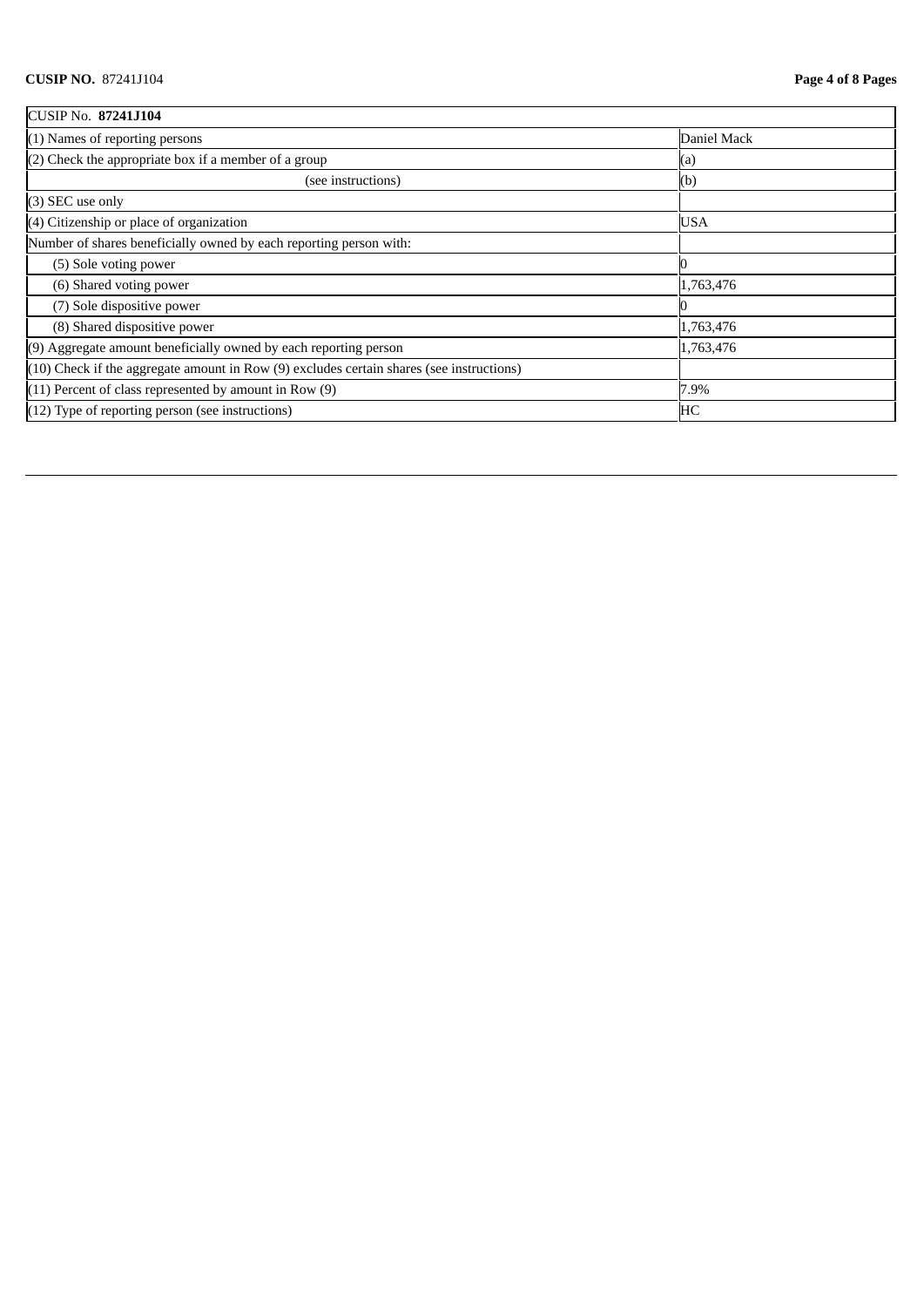# **CUSIP NO.** 87241J104 **Page 5 of 8 Pages**

| Item $1(a)$ . | <b>Name of Issuer:</b>                                                                                                                   |
|---------------|------------------------------------------------------------------------------------------------------------------------------------------|
|               | TFF PHARMACEUTICALS, INC. (the "Issuer").                                                                                                |
| Item $1(b)$ . | <b>Address of the Issuer's Principal Executive Offices:</b>                                                                              |
|               | 2600 Via Fortuna, Suite 360, Austin, Texas 78746                                                                                         |
| Item $2(a)$ . | <b>Name of Person Filing</b>                                                                                                             |
|               | Nantahala Capital Management, LLC ("Nantahala")                                                                                          |
|               | Wilmot B. Harkey<br>Daniel Mack (together the "Reporting Persons")                                                                       |
| Item $2(b)$ . | Address of Principal Business Office or, if None, Residence:                                                                             |
|               | 130 Main St. 2 <sup>nd</sup> Floor<br>New Canaan, CT 06840                                                                               |
| Item $2(c)$ . | Citizenship:                                                                                                                             |
|               | Nantahala is a Massachusetts limited liability company.<br>Each of Messrs. Harkey and Mack is a citizen of the United States of America. |
| Item $2(d)$ . | <b>Title of Class of Securities:</b>                                                                                                     |
|               | Common Stock, \$0.001 par value (the "Shares").                                                                                          |
| Item $2(e)$ . | <b>CUSIP Number:</b>                                                                                                                     |
|               | 87241J104                                                                                                                                |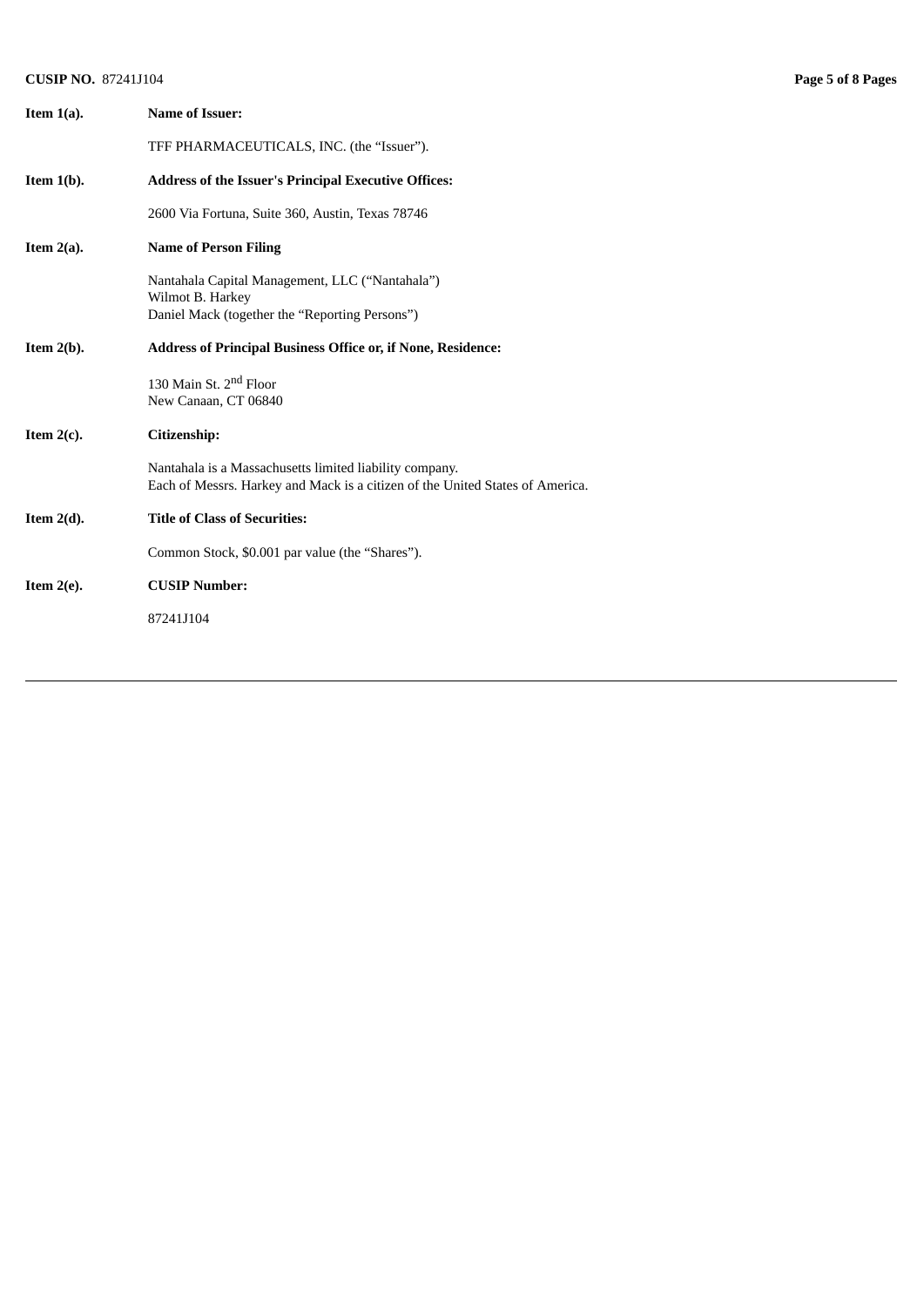# **CUSIP NO.** 87241J104 **Page 6 of 8 Pages**

| Item 3.       | If this statement is filed pursuant to Rule $13d-1(b)$ , or $13d-2(b)$ or (c), check whether the person filing is a:                                                                                                                                                                                     |
|---------------|----------------------------------------------------------------------------------------------------------------------------------------------------------------------------------------------------------------------------------------------------------------------------------------------------------|
|               | (a) $\Box$ Broker or dealer registered under section 15 of the Act (15 U.S.C. 780).                                                                                                                                                                                                                      |
|               | (b) $\Box$ Bank as defined in section 3(a)(6) of the Act (15 U.S.C. 78c).                                                                                                                                                                                                                                |
|               | (c) $\Box$ Insurance company as defined in section 3(a)(19) of the Act (15 U.S.C. 78c).                                                                                                                                                                                                                  |
|               | (d) $\Box$ Investment company registered under section 8 of the Investment Company Act of 1940 (15 U.S.C 80a-8).                                                                                                                                                                                         |
|               | (e) $\boxtimes$ An investment adviser in accordance with §240.13d-1(b)(1)(ii)(E).                                                                                                                                                                                                                        |
|               | (f) $\Box$ An employee benefit plan or endowment fund in accordance with §240.13d-1(b)(1)(ii)(F).                                                                                                                                                                                                        |
|               | (g) $\boxtimes$ A parent holding company or control person in accordance with § 240.13d-1(b)(1)(ii)(G).                                                                                                                                                                                                  |
|               | (h) $\Box$ A savings associations as defined in Section 3(b) of the Federal Deposit Insurance Act (12 U.S.C. 1813).                                                                                                                                                                                      |
|               | (i) $\Box$ A church plan that is excluded from the definition of an investment company under section 3(c)(14) of the Investment<br>Company Act of 1940 (15 U.S.C. 80a-3).                                                                                                                                |
|               | (j) $\Box$ Group, in accordance with §240.13d-1(b)(1)(ii)(J).                                                                                                                                                                                                                                            |
| Item 4.       | <b>Ownership:</b>                                                                                                                                                                                                                                                                                        |
| Item $4(a)$ . | <b>Amount Beneficially Owned:</b>                                                                                                                                                                                                                                                                        |
|               | As of December 31, 2020, Nantahala may be deemed to be the beneficial owner of 1,763,476 Shares held by funds and separately<br>managed accounts under its control, and as the managing members of Nantahala, each of Messrs. Harkey and Mack may be deemed<br>to be a beneficial owner of those Shares. |
| Item $4(b)$ . | <b>Percent of Class:</b>                                                                                                                                                                                                                                                                                 |
|               | As of December 31, 2020, each of the Reporting Persons may be deemed to be the beneficial owner of 7.9% of the total number of<br>Shares outstanding (based upon information provided by the Issuer on Form 10-Q filed November 5, 2020, there were 22,226,284                                           |

Shares outstanding as of November 2, 2020).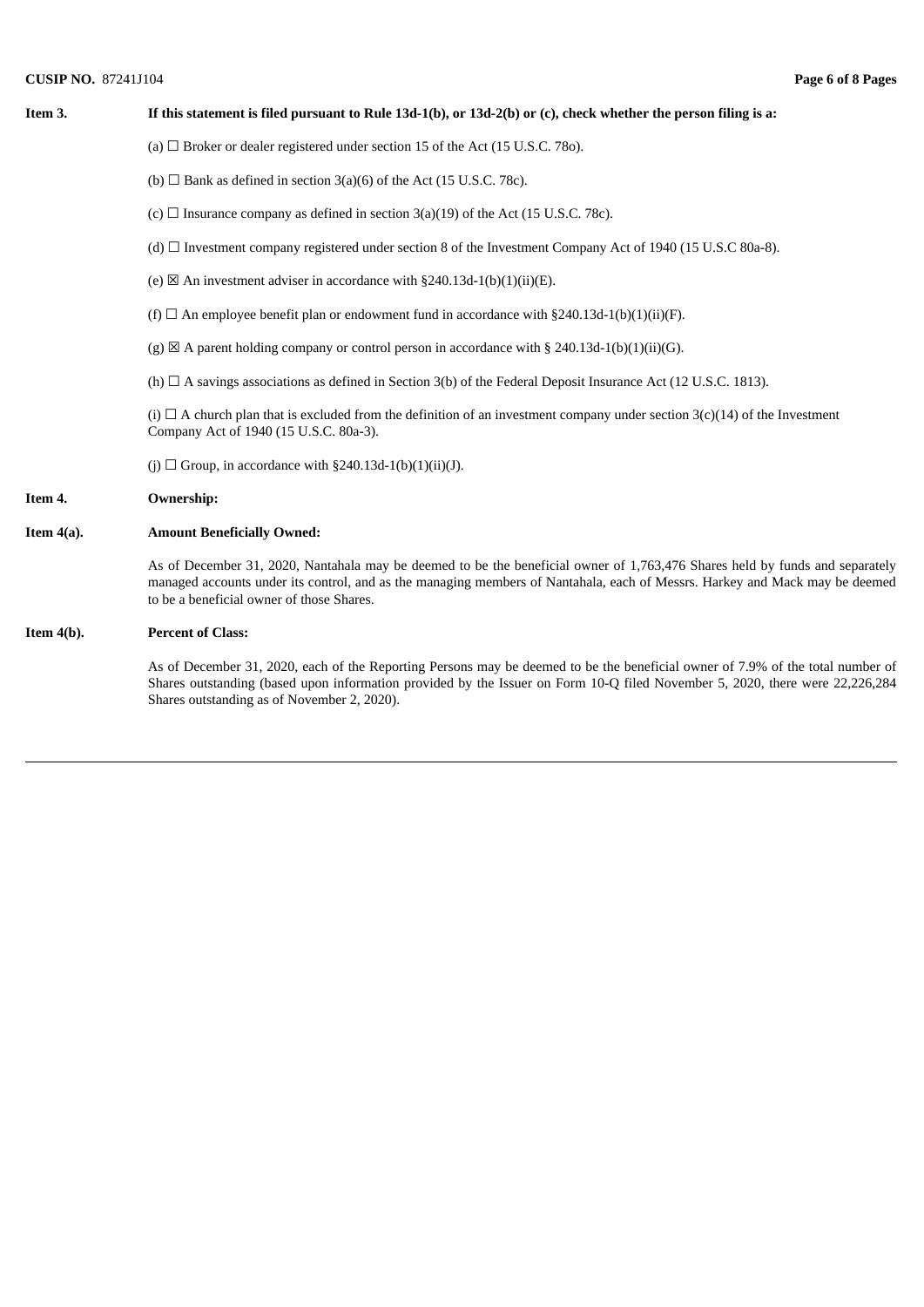# **CUSIP NO.** 87241J104 **Page 7 of 8 Pages**

| Item $4(c)$ . | Number of shares as to which such person has:                                                                                                                                                                          |                                                                                                                                                                                                                                                                                                                                                                                                                                                                                                       |           |  |  |
|---------------|------------------------------------------------------------------------------------------------------------------------------------------------------------------------------------------------------------------------|-------------------------------------------------------------------------------------------------------------------------------------------------------------------------------------------------------------------------------------------------------------------------------------------------------------------------------------------------------------------------------------------------------------------------------------------------------------------------------------------------------|-----------|--|--|
|               |                                                                                                                                                                                                                        | Nantahala Capital Management, LLC                                                                                                                                                                                                                                                                                                                                                                                                                                                                     |           |  |  |
|               | (i)                                                                                                                                                                                                                    | Sole power to vote or direct the vote                                                                                                                                                                                                                                                                                                                                                                                                                                                                 | 0         |  |  |
|               | (ii)                                                                                                                                                                                                                   | Shared power to vote or to direct the vote                                                                                                                                                                                                                                                                                                                                                                                                                                                            | 1,763,476 |  |  |
|               | (iii)                                                                                                                                                                                                                  | Sole power to dispose or to direct the disposition of                                                                                                                                                                                                                                                                                                                                                                                                                                                 | 0         |  |  |
|               | (iv)                                                                                                                                                                                                                   | Shared power to dispose or to direct the disposition of                                                                                                                                                                                                                                                                                                                                                                                                                                               | 1,763,476 |  |  |
|               |                                                                                                                                                                                                                        | Each of Messrs. Harkey and Mack:                                                                                                                                                                                                                                                                                                                                                                                                                                                                      |           |  |  |
|               | (i)                                                                                                                                                                                                                    | Sole power to vote or direct the vote                                                                                                                                                                                                                                                                                                                                                                                                                                                                 | 0         |  |  |
|               | (ii)                                                                                                                                                                                                                   | Shared power to vote or to direct the vote                                                                                                                                                                                                                                                                                                                                                                                                                                                            | 1,763,476 |  |  |
|               | (iii)                                                                                                                                                                                                                  | Sole power to dispose or to direct the disposition of                                                                                                                                                                                                                                                                                                                                                                                                                                                 | 0         |  |  |
|               | (iv)                                                                                                                                                                                                                   | Shared power to dispose or to direct the disposition of                                                                                                                                                                                                                                                                                                                                                                                                                                               | 1,763,476 |  |  |
| Item 5.       |                                                                                                                                                                                                                        | <b>Ownership of Five Percent or Less of a Class:</b>                                                                                                                                                                                                                                                                                                                                                                                                                                                  |           |  |  |
|               | This Item 5 is not applicable.                                                                                                                                                                                         |                                                                                                                                                                                                                                                                                                                                                                                                                                                                                                       |           |  |  |
| Item 6.       |                                                                                                                                                                                                                        | <b>Ownership of More than Five Percent on Behalf of Another Person:</b>                                                                                                                                                                                                                                                                                                                                                                                                                               |           |  |  |
|               | This Item 6 is not applicable.                                                                                                                                                                                         |                                                                                                                                                                                                                                                                                                                                                                                                                                                                                                       |           |  |  |
| Item 7.       | Identification and Classification of the Subsidiary Which Acquired the Security Being Reported on by the Parent Holding<br>Company:                                                                                    |                                                                                                                                                                                                                                                                                                                                                                                                                                                                                                       |           |  |  |
|               | Each of Messrs. Harkey and Mack is filing this Schedule 13G as a control person in respect of shares beneficially owned by<br>Nantahala, an investment adviser as described in §240.13d-1(b)(1)(ii)(E). See Item 4(a). |                                                                                                                                                                                                                                                                                                                                                                                                                                                                                                       |           |  |  |
| Item 8.       | <b>Identification and Classification of Members of the Group:</b>                                                                                                                                                      |                                                                                                                                                                                                                                                                                                                                                                                                                                                                                                       |           |  |  |
|               | This Item 8 is not applicable.                                                                                                                                                                                         |                                                                                                                                                                                                                                                                                                                                                                                                                                                                                                       |           |  |  |
| Item 9.       |                                                                                                                                                                                                                        | <b>Notice of Dissolution of Group:</b>                                                                                                                                                                                                                                                                                                                                                                                                                                                                |           |  |  |
|               | This Item 9 is not applicable.                                                                                                                                                                                         |                                                                                                                                                                                                                                                                                                                                                                                                                                                                                                       |           |  |  |
| Item 10.      | <b>Certification:</b>                                                                                                                                                                                                  |                                                                                                                                                                                                                                                                                                                                                                                                                                                                                                       |           |  |  |
|               |                                                                                                                                                                                                                        | By signing below each Reporting Person certifies that, to the best of such person's knowledge and belief, the securities referred to<br>above were acquired and are held in the ordinary course of business and were not acquired and are not held for the purpose of or with<br>the effect of changing or influencing the control of the issuer of the securities and were not acquired and are not held in connection<br>with or as a participant in any transaction having such purpose or effect. |           |  |  |